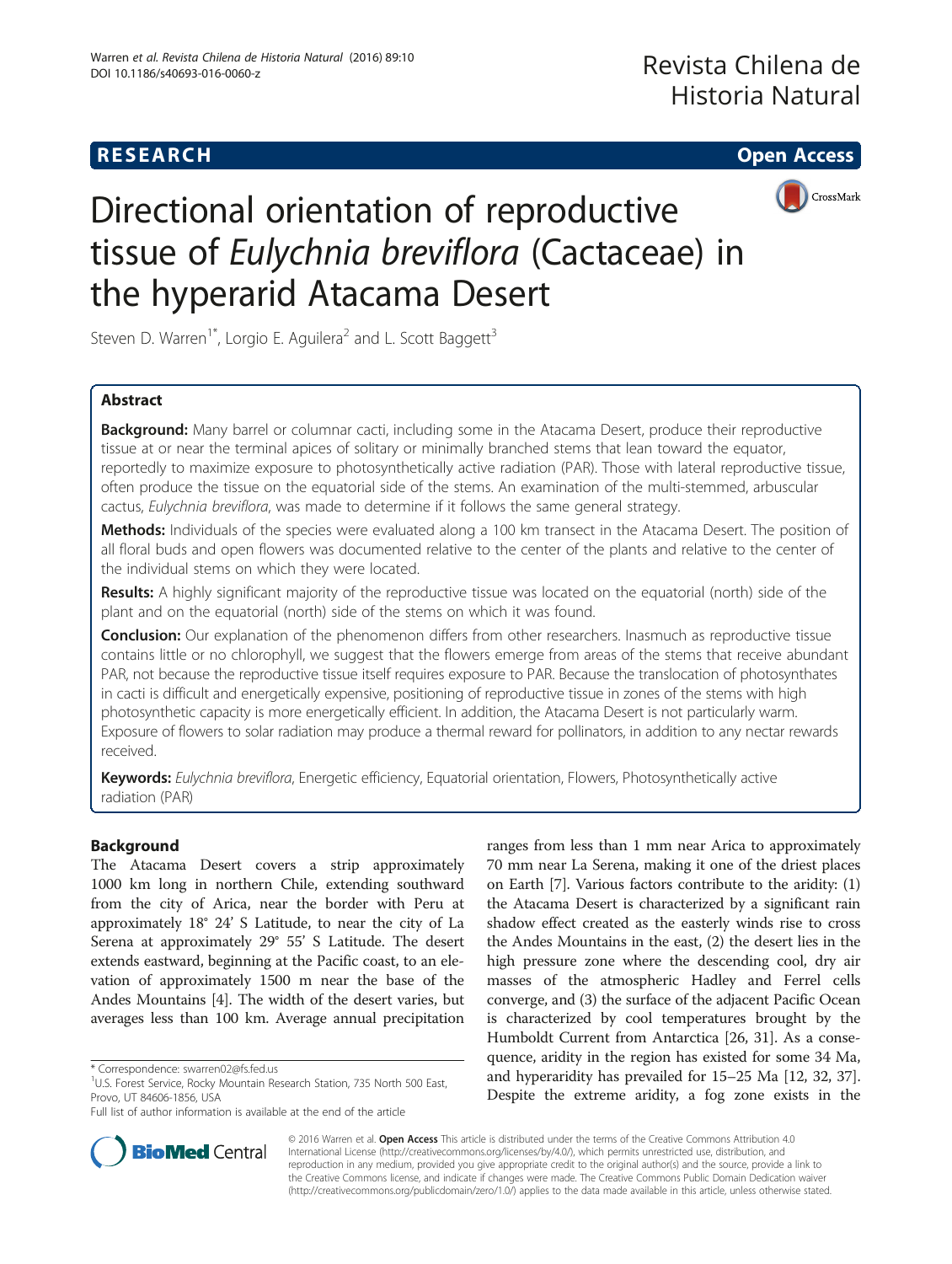narrow strip near where the desert reaches the coast. Semiregular fog banks, known locally as camanchaca, roll in from the Pacific Ocean. Many of the plants that persist in the western Atacama Desert derive the bulk of the moisture needed for survival and reproduction from condensation of the camanchaca [[6](#page-3-0), [38, 41\]](#page-4-0). Although the camanchaca may occur in any season and at any time of day, it is most prevalent at night during the winter months in the north [\[8\]](#page-4-0), but in the springtime in the south [\[20](#page-4-0)]. It is generally limited to an elevational range between 650 and 1200 m above sea level, and frequently leads to the formation of unique fog oases, known as lomas, that are characterized by unusually high vegetative diversity and endemism [[7,](#page-3-0) [41, 47\]](#page-4-0).

While visiting the Parque Nacional Pan de Azúcar (Sugarloaf National Park) in the Atacama Desert, we observed an unusual growth form in some cacti of the region. Ehleringer et al. [[14\]](#page-4-0) previously described the columnar or barrel cacti of the genus Copiapoa as leaning to the north (equatorially) in the Atacama Desert. Because the area lies south of the Tropic of Capricorn, the point at which the sun reaches its southernmost zenith, the sun is present at various distances to the north all year long. Hence, by leaning to the north, the cacti ensure that their reproductive tissue, located at the apices of the stems, maximizes direct exposure to sunlight. While in the National Park for an unrelated project, we observed several shorter species of Copiapoa that exhibited that trait. On our return southward toward La Serena, the southernmost city of the Atacama Desert, we saw what we first assumed to be a much taller species of Copiapoa. On closer inspection, we determined that it was Eulychnia breviflora Phil., an endemic multi-stemmed, arbuscular or shrub-like species of cactus known locally as copao. The flowers and flower buds were located predominantly along the sides of the stems rather than at the apices. Based on our observations, we hypothesized that the species was able to maximize exposure of its reproductive tissue to direct solar radiation, not by leaning toward the equator, but by producing floral structures on stems that grew on the equatorial side of the plants, and on the equatorial side of those stems. Here, we report the findings of a subsequent visit during which we collected field data from a large number of plants over a wider geographic area.

## Methods

As we traveled southward from the Parque Nacional Pan de Azucar on a subsequent visit, we observed large numbers of individuals of Eulychnia breviflora beginning at approximately 27° 43' 668" S Latitude, 70° 58' 634" W Longitude, not far from the town of Bahía Inglesa. We continued on a marginally improved road for approximately 100 km, stopping periodically when we observed healthy individuals of *E. breviflora*, thus creating a 100 km

transect. We recorded all flower buds or open flowers present on randomly selected plants. On each plant, we recorded the position of the reproductive organs relative to the center of the plant, and relative to the center of the individual stems on which they were located.

Statistical analyses were subsequently completed using R [[36](#page-4-0)], and the R package 'circular' [[2](#page-3-0)]. To evaluate the research hypothesis, a Rayleigh test for unimodal departures from uniformity was conducted [[28](#page-4-0)]. Next, a Watson's test for Goodness of Fit for a von Mises distribution was conducted for both responses. The von Mises distribution is described in [\[28\]](#page-4-0) and is given by  $f(\theta) = e^{\kappa \cos(\theta - \mu)}/2\pi I_0(\kappa)$ <br>where  $\theta, \mu \in [0, 2\pi]$  and  $\kappa > 0$ . This distribution is comwhere  $\theta$ ,  $\mu \in [0, 2\pi]$  and  $\kappa > 0$ . This distribution is commonly used to assess unimodal circular distributions because of its tractability and analogous relationship to the linear normal distribution [\[17\]](#page-4-0). The von Mises distribution has two parameters, a location parameter μ and a dispersion or concentration parameter  $\kappa$  that can be considered analogous to the standard error in a linear normal distribution. This distribution function contains a modified Bessel function of the first kind  $I_0(\kappa)$  that requires the likelihood to be evaluated by numerical integration.

Before a test of difference in location between the two position types could be conducted, the difference in concentration between each was assessed. This is comparable to a two sample t-test where one must consider an alternate form of the test when the variance estimates between the two samples are different. Fisher's test of common concentration was used to assess differences in  $\kappa$  since the position types are both from von Mises distributions [\[17\]](#page-4-0). The test statistic is distributed as  $F$ with g-1,  $N-g$  degrees of freedom, where  $g = 2$  is the number of groups and  $N = 359$  is the total sample size of all groups.

To test for differences in common mean direction between the two position types, a Watson's large sample nonparametric test was used [\[17\]](#page-4-0). This test is potentially less powerful than the Watson-Williams Test for homogenous directions between two von Mises distributions [\[46\]](#page-4-0). However, the former was used because the concentrations between the two types are different, whereas the latter assumes equal concentrations. The test statistic is distributed as  $\chi^2$  with g-1 degrees of freedom.

# Results

By the time we completed the 100 km transect, we had documented the location of 180 flowers or flower buds on 40 different plants of *E. breviflora*. Figure [1](#page-2-0) suggests unimodal symmetric distributions of the reproductive organs relative to the center of the plants and relative to the center of the stems on which they were growing. The vast majority of the buds and/or flowers were located on the north (equatorial) side of the plants (Fig. [1a](#page-2-0)). They were also largely located on the north (equatorial)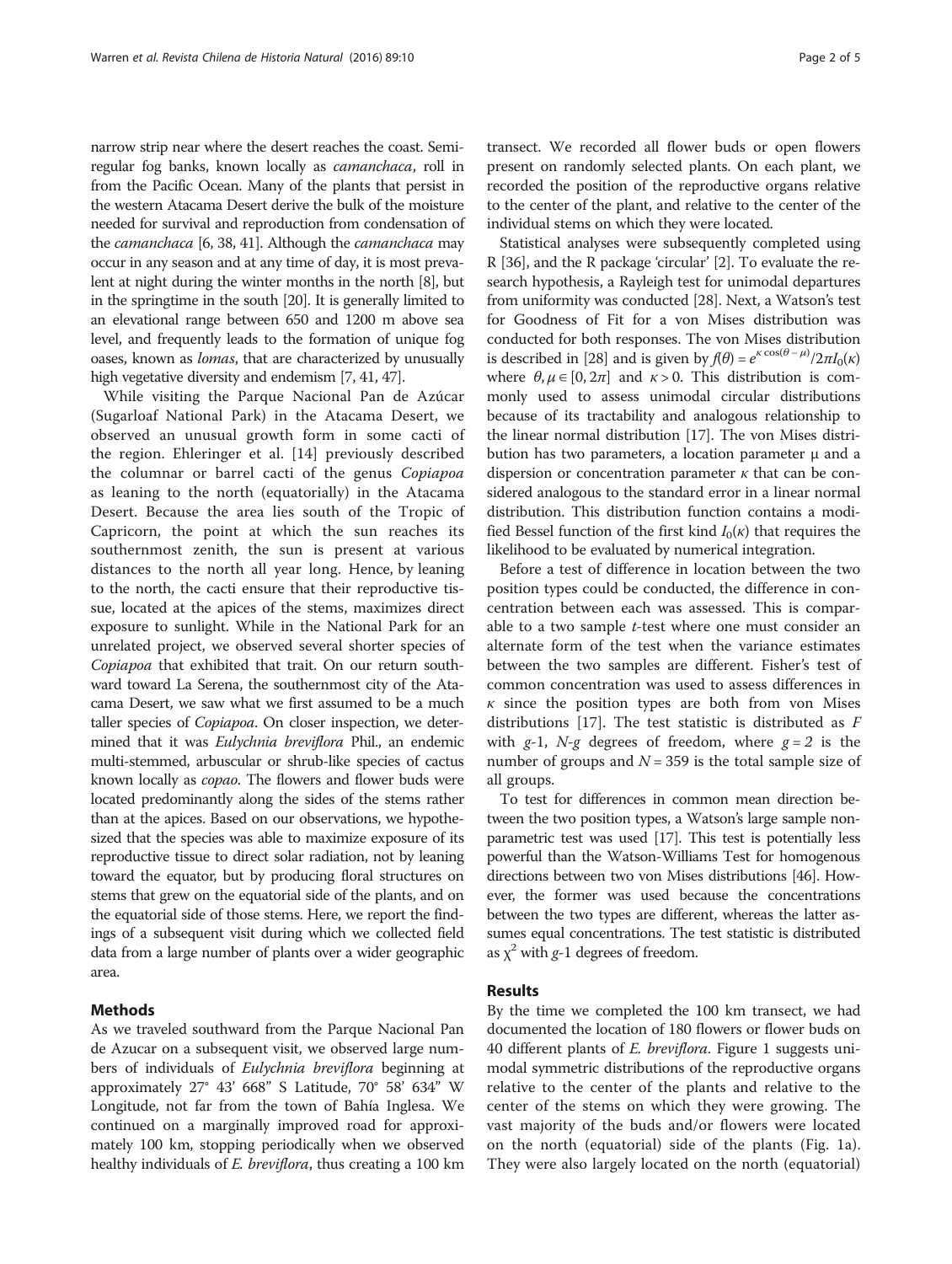<span id="page-2-0"></span>

side of the stems on which they were found (Fig. 1b). Rayleigh tests for the two position categories indicate nonuniform distributions  $(p < 0.01)$  for both. Watson's Goodness of Fit tests indicate that both samples were drawn from von Mises distributions  $(p > 0.05$  for both). Von Mises maximum likelihood estimates for both samples are shown in Table 1.

The Fisher test indicated a significant difference in concentration parameters between the two position types at  $\alpha$  = 0.05 ( $F_{1,357}$  = 14.06,  $p$  = 0.0002). Watson's test indicated that mean directions were significantly different at  $\alpha$  = 0.05  $(\chi_1^2 = 4.38, p = 0.036)$ . The average position of the reproductive tissue relative to the center of the stems on which they grew (5°) was not significantly different from north. The position of the reproductive structures relative to the center of the plants was centered slightly but significantly east of north at approximately 24°.

# **Discussion**

Reproduction is energetically expensive [[23\]](#page-4-0), and the amount of energy that plants can afford to devote to reproduction is limited [\[3](#page-3-0)]. This can be especially critical in arid areas where water is a scarce resource [\[39\]](#page-4-0). Plants have evolved a variety of strategies to cope with aridity [[16](#page-4-0)]. Average annual precipitation at Bahía Inglesa, where we began the transect, averages only 58 mm, falling

Table 1 Parameter estimates of von Mises distributions for each sample. 95 % confidence intervals are indicated in parentheses

| Position of the flower bud                                                 | $\hat{\mu}$ (degrees)     | $\hat{\kappa}$ (degrees) |
|----------------------------------------------------------------------------|---------------------------|--------------------------|
| Relative to the center of the plant 24.39 (16.04, 32.74) 1.61 (1.30, 1.92) |                           |                          |
| Relative to the center of the stem                                         | $5.06$ ( $-0.78$ , 10.90) | $2.64$ $(2.17, 3.11)$    |

primarily during the winter months of June–August (Climate-Data.org/location/498309/). While the Atacama Desert is classified as hyperarid, it is also considered to be a cool desert. Temperatures at Bahia Inglesa range from approximately 13  $\degree$ C in the winter to about 20  $\degree$ C in the summer.

Various cacti have reportedly evolved structural and morphological strategies to maximize the exposure of their reproductive tissue to photosynthetically active radiation (PAR). Many columnar and barrel cacti are known to produce flowers in cephalia or pseudocephalia at or near the terminal apices of solitary or minimally branched stems that lean toward the equator [[13](#page-4-0), [14, 21, 33](#page-4-0), [43](#page-4-0), [44, 48](#page-4-0)]. Other columnar cacti produce their flowers and fruits along the sides of the stems that face the equator, thus accomplishing the same effect of maximizing exposure to PAR [[1](#page-3-0), [10](#page-4-0), [15, 29](#page-4-0), [42](#page-4-0)]. Although Ehleringer et al. [\[14\]](#page-4-0) noted equatorial tilting of stems of the columnar cactus genus Copiapoa in the Atacama Desert, presumably as a mechanism to orient the cephalia toward the equator in order to maximize exposure to PAR, very few researchers have explored the phenomenon for non-columnar cacti. Notably, the stems of the arbuscular *Eulychnia breviflora* do not tilt notably; this species produces reproductive tissue primarily on the sides of stems located on the equatorial side of the plant, and on the equatorial side of those stems.

Notably, while flowers of E. breviflora were generally oriented toward the equator, the equatorial orientation was stronger relative to the center of the stems than relative to the center of the plants. Indeed, relative to the center of the plants, orientation averaged somewhat east of north. Flowers of *E. breviflora* may emerge from any stem, depending on the level of exposure of the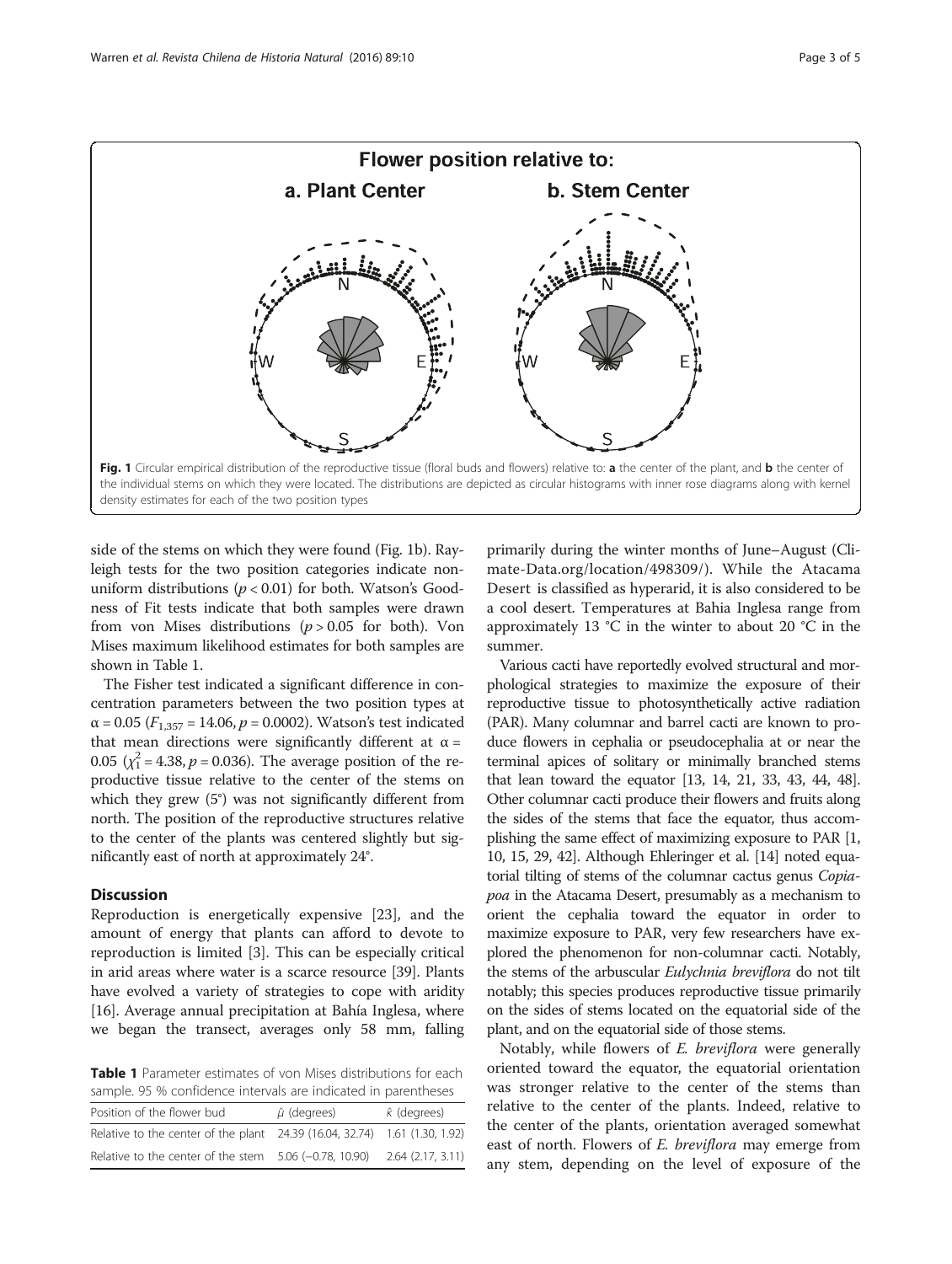<span id="page-3-0"></span>equatorial side of the stem to direct sunlight. Because of the somewhat open structure of the canopy, even the north side of stems located on the south side of the plant may receive sufficient PAR to produce occasional flowers. We have noted a similar slightly eastward orientation of some non-cactus desert plants in North America (unpublished data).

Reproductive tissue is not known to contain chlorophyll or to be involved in photosynthesis to any notable degree. Therefore, the question reasonably arises as to why the reproductive tissue needs to be exposed to large quantities of PAR. In short, we suggest that it does not. It is known that the translocation of photosynthates laterally between regions of a single cactus stem is difficult, energetically costly, and uncommon [\[15](#page-4-0), [18](#page-4-0), [42](#page-4-0)]. We suggest, therefore, that the reproductive tissue arises from regions of the stems that receive adequate direct exposure to PAR, and where the cost of translocating the photosynthates is minimized by close proximity to the reproductive tissue. Higher levels of PAR interception in photosynthetic regions of the stem is almost assuredly associated with more resources available for reproduction in nearby reproductive tissue, whether it translates into more flowers or seeds, or greater seed viability. Nocturnal  $CO<sub>2</sub>$  uptake is also correlated with greater stomatal conductance in regions of cactus plants that receive high PAR [[19, 42\]](#page-4-0).

Another potential benefit of producing flowers in positions that maximize exposure to direct sunlight, relates to potential thermal rewards for pollinators [[9](#page-4-0)], in addition to any nectar rewards. Flowers of E. breviflora are known to be visited, in descending order of frequency, by bee, fly and beetle pollinators [[40](#page-4-0)]. Bees are able to regulate their internal temperature by vibrating their wings, while beetles and flies depend mostly on radiant or reflected solar energy [[45](#page-4-0)]. Although the climate of the Atacama Desert is relatively cool, the predominant pollinator group (bees) is less dependent on a thermal reward for their pollinating activity than the less frequent pollinators (flies and beetles), which depend on direct, reflected or re-radiated solar energy.

While there may be abundant pollinators, there is still the risk of inadequacy of other resources. Among the likely resource deficiencies that may lead to flower or fruit abortion in a hyperarid desert is water [5, [11\]](#page-4-0). By aborting reproductive structures early, the plants avoid the unnecessary cost of maintaining structures that will not benefit the plant in the long term [\[27](#page-4-0), [34\]](#page-4-0). Other potential factors that may lead to the abortion of reproductive structures in some cacti include inadequate or incompatible pollen [[24](#page-4-0), [35\]](#page-4-0), and insect damage [\[25, 30](#page-4-0)]. While we chose to record only healthy flower buds that exhibited the promise of maturing to the flower stage, we did note that approximately 5–10 % of the buds present had been aborted or were in the process of being aborted. The abortion of buds and flowers is not necessarily negative, inasmuch as the overall fecundity of the plant may be enhanced [[22](#page-4-0)].

## Conclusions

Our research hypothesis was confirmed, i.e., reproductive tissue (flower buds and open flowers) of Eulychnia breviflora, an endemic, arbuscular cactus of the hyperarid Atacama Desert, was present nearly always on the equatorial (north) side of the plants and on the equatorial side of the individual stems on which they were located. Such orientation of the reproductive tissue, places it adjacent to areas of the stems that receive maximum exposure to PAR, thus minimizing the energetic cost of translocating photosynthates. In addition to nectar, pollinating insects in this cool desert may also be attracted to the flowers of this species due to the potential thermal reward from flowers that receive abundant solar radiation.

#### Acknowledgements

Salary for SDW and LSB was paid by the U.S. Forest Service, Rocky Mountain Research Station. Salary for LEA was paid by the Universidad de La Serena, Chile. Travel and field subsistence for SDW and LEA was paid by the U.S. Forest Service, Rocky Mountain Research Station.

#### Authors' contributions

SDW and LEA conceptualized the study and performed all field work. LSB performed statistical analyses. All authors participated in writing and revising the manuscript.

#### Competing interest

The authors declare that there are no competing interests.

#### Author details

<sup>1</sup>U.S. Forest Service, Rocky Mountain Research Station, 735 North 500 East, Provo, UT 84606-1856, USA. <sup>2</sup>Departamento de Biología, Universidad de La Serena, La Serena, Chile. <sup>3</sup>U.S. Forest Service, Rocky Mountain Research Station, Fort Collins, CO 80526-2098, USA.

## Received: 4 March 2016 Accepted: 16 May 2016 Published online: 22 July 2016

## References

- Aguilar-Gastellum I, Molina-Freaner F. Orientación de las flores de dos poblaciones norteñas de Pachycereus pecten-aboriginum (Cactaceae). Bot Sci. 2015;93:241–7.
- 2. Agostinelli C, Lund U. R package 'circular': Circular Statistics (version 0.4-3). 2011. [https://r-forge.r-project.org/projects/circular/.](https://r-forge.r-project.org/projects/circular/) Accessed 17 November 2015.
- 3. Bell G. The costs of reproduction and their consequences. Am Nat. 1980;116:45–76.
- 4. Börgel R. The coastal desert of Chile. In: Amiran DHK, Wilson AW, editors. Coastal deserts: their natural and human environments. Tucson: University of Arizona Press; 1973. p. 111–4.
- 5. Bowers JE. More flowers or new cladodes? Environmental correlates and biological consequences of sexual reproduction in a Sonoran Desert prickly pear cactus, Opuntia engelmannii. Bull Torrey Bot Club. 1996;123:34–40.
- 6. Cáceres L, Gómez-Silva B, Garró X, Rodríquez V, Monardes V, McKay CP. Relative humidity patterns and fog water precipitation in the Atacama Desert and biological implications. J Geophys Res. 2007;112, G04S14, doi[:10.1029/2006JG000344](http://dx.doi.org/10.1029/2006JG000344).
- 7. Cereceda P, Larrain H, Osses P, Farías M, Egaña I. The climate of the coast and fog zone in the Tarapacá region, Atacama Desert. Chile Atmos Res. 2008;87:301–11.